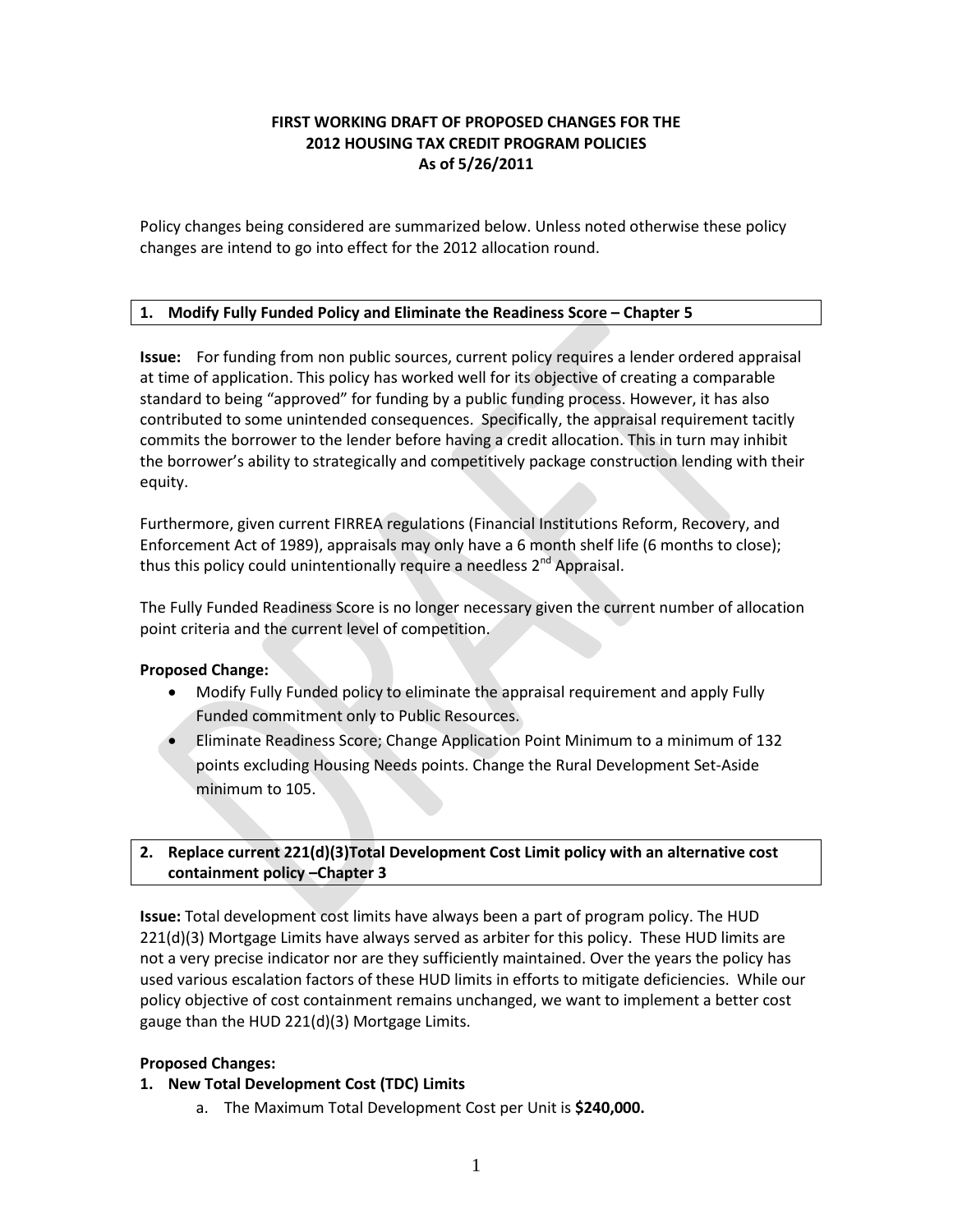- b. The Maximum Total Development Cost per Square Foot is **\$300.**
- c. TDC for the purpose of this policy excludes capitalized reserves.
- d. Cost per Unit is based on the total units including CAU, low-income and market rate.
- e. Cost per Square Foot is based on Gross Residential Square Footage including common area, structured parking, hallways, etc. It excludes any square footage allocated to commercial space.
- f. Pre-application Waiver :
	- i. If a Project exceeds just one of the limits, or if the Project exceeds both limits each by less than 20%, the waiver is subject to the approval of the Tax Credit Program Director.
	- ii. If a Project exceeds both limits, one by more than 20%, the waiver must be approved by the Executive Director.
	- iii. 9% projects must submit request for waiver in writing 60 days prior to application deadline. 4%/Bond projects can submit anytime in advance of application.
- g. Enforcement in Final Cost Certification:
	- i. Costs in excess of the Maximum TDC/SF or the Maximum TDC/Unit reflected in the Final Cost Certification will not be recognized for the purposes of calculating eligible basis or determining the Equity Gap unless a waiver has been granted. However, the Sources used to cover excess costs will be included in the Equity Gap calculation.
	- ii. Costs in excess of the Maximum TDC/SF or the Maximum TDC/Unit reflected will not be recognized for the purposes of calculating the Maximum Developer Fee.

# **2. Total Development Cost per Unit Allocation Point Criterion for 9% Projects (0-2 points)**

- a. Competing Applications will be ranked in order of TDC/Unit and divided into three tiers: a Lowest Cost Tier, an Average Cost Tier and a Highest Cost Tier.
- b. TDC for the purpose of this policy excludes capitalized reserves.
- c. Cost per Unit is based on the total units including CAU, low-income and market rate.
- d. Calculating the tiers: The range of values assigned to each tier will be determined using the average TDC/Unit calculated using all of the applications received in any one round excluding any applications that received a waiver of the TDC/Unit Limit. The range of values contained in the Average Cost Tier will be calculated by adding one standard deviation to the average to determine the high end and subtracting one standard deviation from the average to determine the low end. If in any one round, the data clusters around the average resulting in a standard deviation of less than \$25,000, a range of the average plus and minus \$25,000 will be used to determine the Average Cost Tier.
- e. The Lowest Cost Tier will contain projects whose TDC/Unit is less those contained in the Average Cost Tier; these projects will receive 2 points.
- f. The Highest Cost Tier will contain projects whose TDC/unit is greater than those contained in the Average Cost Tier; these projects will receive 0 points.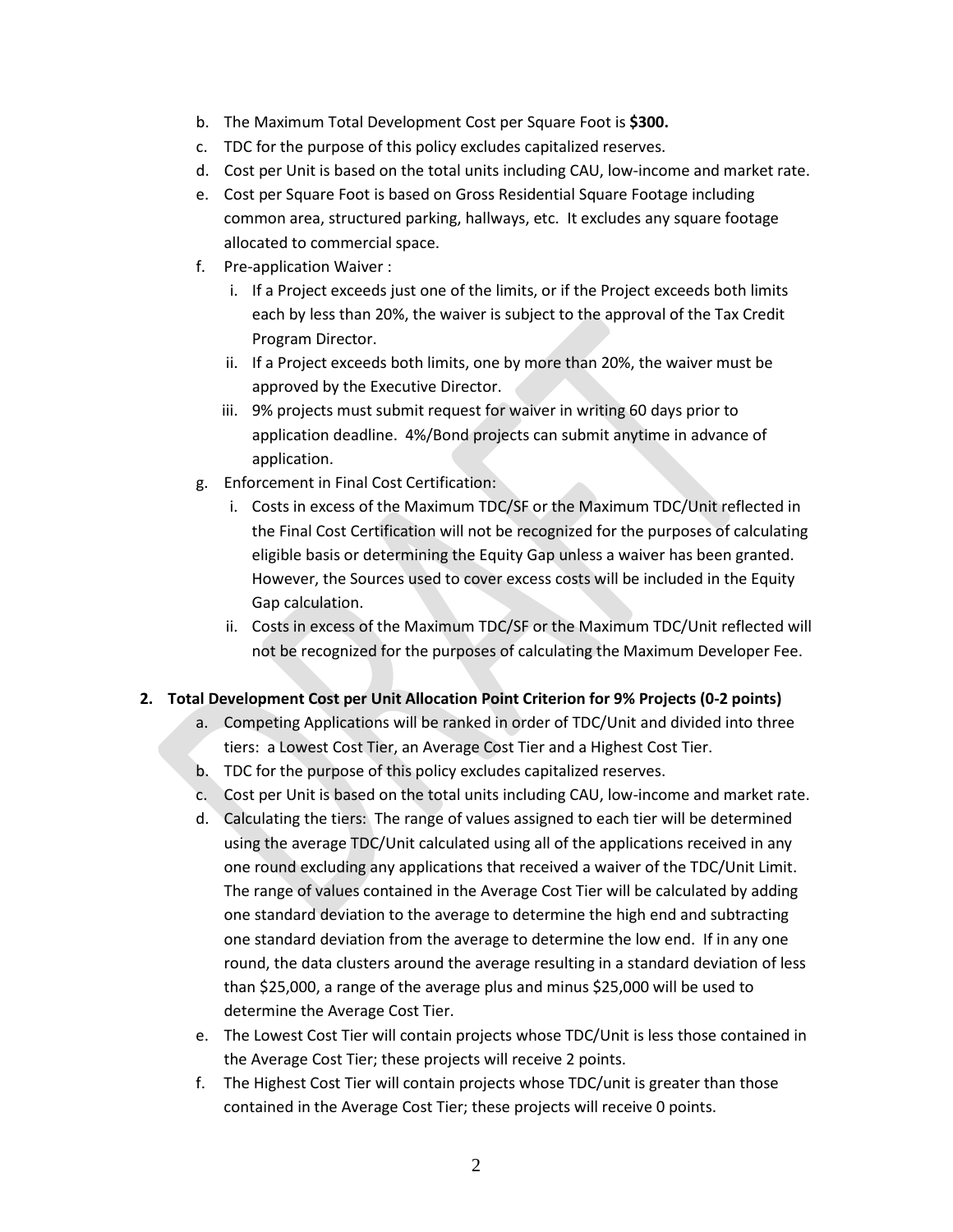- g. Projects in the Average Cost Tier will receive 1 point.
- h. Projects receiving a waiver of the Maximum TDC/Unit Limit will not be eligible for the Cost per Unit points.
- i. Projects facing unforeseen increases in TDC may have a new budget approved under limited circumstances.
- j. In the event final Project costs exceed the TDC in the approved budget, the developer fee will be reduced by TBD amount.

# **3. Total Development Cost per Square Foot Allocation Point Criterion for 9% Projects (0-2 points)**

- a. The same approach will be taken as in #2 above using the TDC/SF. Cost per Square Foot is based on Gross Residential Square Footage including common area, structured parking, hallways, etc. It excludes any square footage allocated to commercial space.
- b. If in any one round, the data clusters around the average resulting in a standard deviation of less than \$30, a range of the average plus and minus \$30 will be used to determine the Average Cost Tier.

# **3. Credit Per Unit Limits – Chapter 3**

**Issue:** In 2009, as a response to coinciding increases in the cost of construction and significant decreases in credit investment pricing, the WSHFC passed a temporary (applicable to the 2010 and 2011 housing credit allocation rounds) increase to the program's credit per unit policy. As a part of that 2009 policy action, these temporally increased limits revert back to the published 2009 level (escalating as prescribed under policy by any increases to the per capita figure) for the 2012 program year.

**Proposed Change:** Reset Credit Per Unit Limits according to the 2009 policy.

The new Credit Per Unit Limits for 2012 are as follows and will be adjusted according to policy should there be an increase in the per capita credit figure:

- Per unit credit limit is **\$14,784\*** per low-income housing unit.
- For projects located in a QCT, DDA or deemed Eligible for the State Designated Boost the maximum annual amount of Credit reserved or allocated is **\$19,181\*** per lowincome housing unit.

\* While there was a per capita increase in 2011 (2.38%), it will not be known until late in 2011 whether there will be an additional increase to the 2012 per capita credit figure (currently at \$2.15).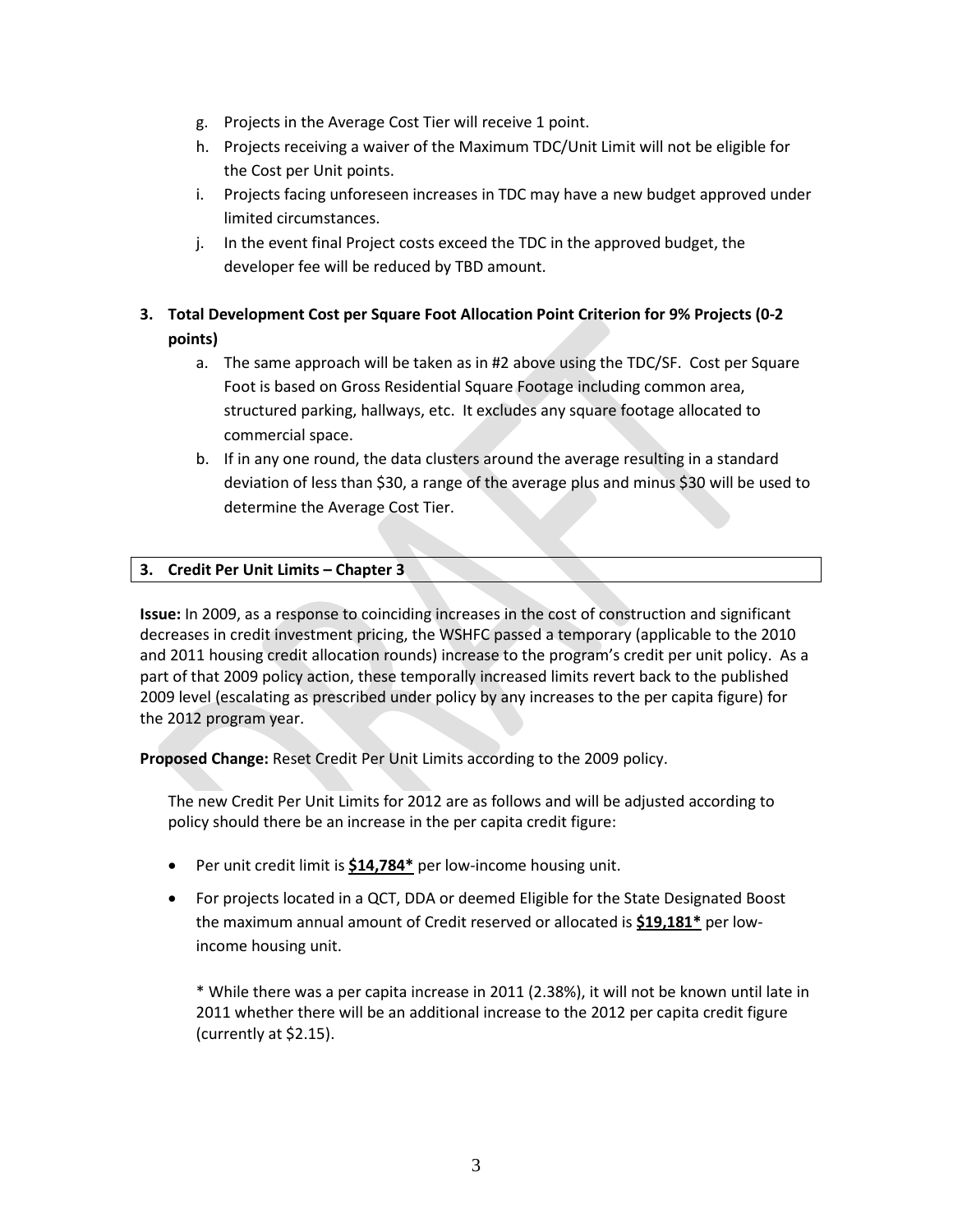## **4. Targeted Area Points and Community Revitalization Plan Points – Chapter 6**

**Issue:** Current policy awards 5 allocation points for projects located in one of four areas-

- 1. A qualified census tract (QCT)
- 2. A difficult development area (DDA)
- 3. Area targeted by the local jurisdiction
- 4. Eligible Tribal Area

QCTs are those census tracts in which 50% or more of the households are income eligible (i.e. 60% AMGI or below) and the population of all census tracts that satisfy this criterion does not exceed 20% of the total population of the respective area. In areas where more than 20% of the population qualifies, census tracts are ordered from the highest percentage of eligible households to the lowest. QCTs are often the poorest census tracts in a jurisdiction.

DDAs are areas (generally Counties) designated by HUD with high construction, land, and utility costs relative to its AMGI.

In the context of providing incentives to projects located in certain geographic areas, do projects located in Qualified Census Tract (QCT) alone meet a public purpose?

Rather than award allocation priority "points" for projects located in QCTs, are there better policy approaches to address local affordable housing needs without indiscriminately contributing to concentrations of poverty?

Might current program policy regarding project location be improved by rewarding proposals that are in direct response to local affordable housing project location policies, or community revitalization efforts including economic development and transportation planning?

Perhaps incorporation of Community Revitalization Plan policy into the targeted area point criterion fosters a more comprehensive public policy?

## **Proposed Change:**

- Require CRP points to be submitted 60 days in advance of application deadline for preapproval.
- Eliminate QCT from Targeted Area points [Beginning in the 2013 Allocation Round].
- Enhance targeted area policy including incorporation of CRP [Beginning in the 2013 Allocation Round].

## **5. Evergreen Sustainable Development Standard (ESDS) – other standards acceptable?**

**Issue:** Current Policy requires all tax credit projects comply with the ESDS. The ESDS is required by legislative mandate of all Housing Trust Fund Projects. In a spirit of concurrence, the Commission followed suit with its own ESDS requirement. At that time, there was not clear evidence of other comparable sustainable development standards and the WSHFC determined